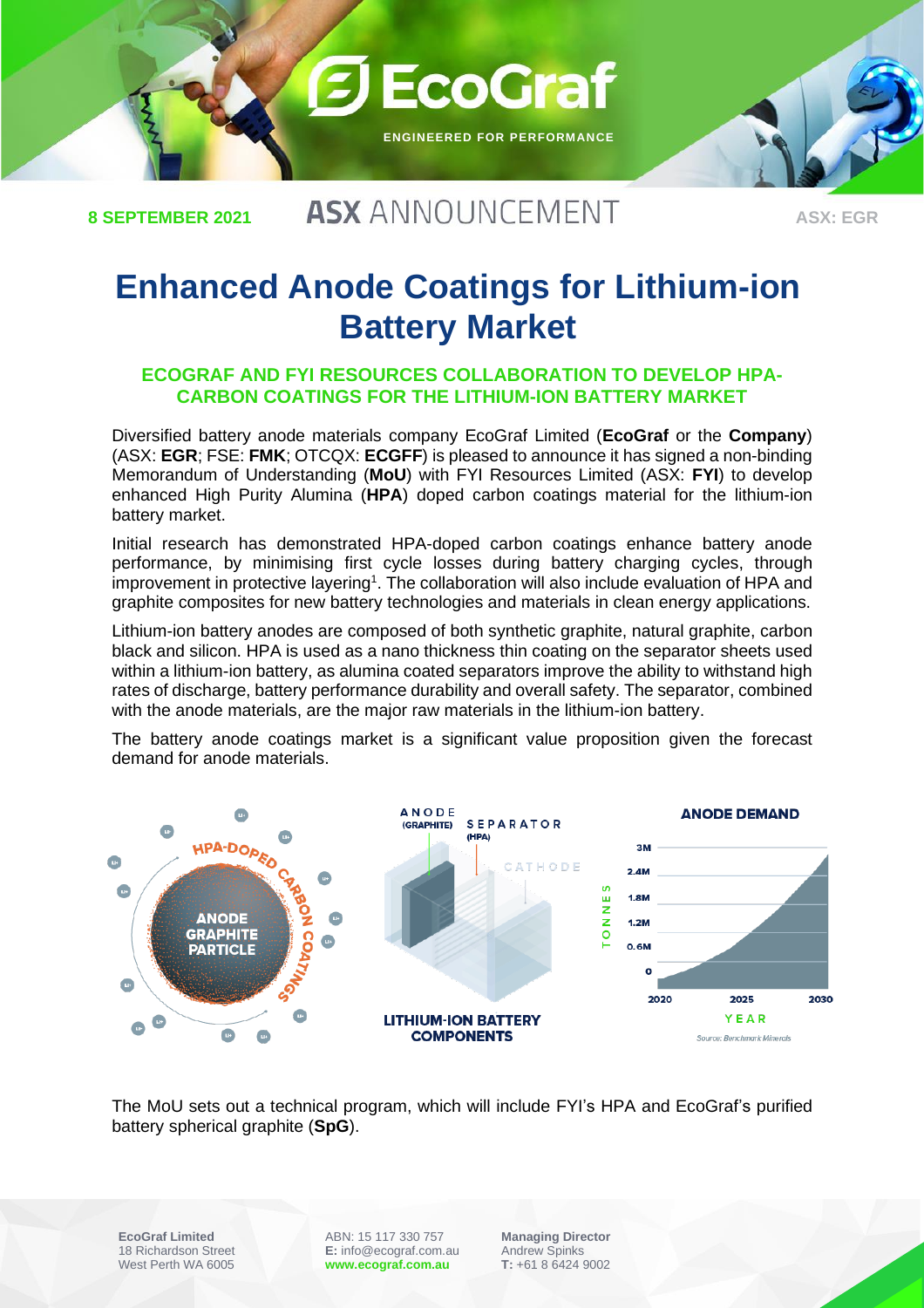The initial technical program to produce and evaluate HPA-doped carbon coated SpG will include development of:

- the efficient utilisation of HPA, and/or its derivatives, and formulation as a coating precursor for battery anode material and separators
- an appropriate Atomic Layer Deposition Coating (ALD) process using HPA as coating precursor specific to EcoGraf™ high purity SpG
- Battery Coin Cell testing for evaluating the performance of Alumina coated EcoGraf™ SpG

The cost of the technical programs will be shared equally. Upon successful completion of the testwork programs, the parties will pursue agreement on key commercial principles for further collaboration.

FYI Resources (ASX: FYI) is an Australian listed resources company that is focused on developing an innovative and vertically integrated high quality, high-purity alumina for use in various high growth tech applications. HPA is increasingly becoming the primary sought after input material for various high-tech products, principally for its unique properties, characteristics and chemical properties that address those applications high specification requirements.

FYI are in discussion with Alcoa of Australia Limited negotiating a possible joint venture (JV) regarding FYI's innovative high quality HPA refining process. The JV discussions include participating in selected potential downstream and value-add HPA development and commercialisation opportunities within the electric vehicle, static power, LED and other niche market segments.

FYI and EcoGraf look forward to reporting the results and the programs as they progress.

Mr Andrew Spinks abstained from the board resolution approving and authorising the signing of the MoU, as he is a shareholder of FYI Resources.

This announcement is authorised for release by Board of EcoGraf Limited.

*Note 1, Synthesis of Alumina-Coated Natural Graphite for Highly Cycling Stability and Safety of Li-Ion Batteries, January 2019, Journal of Chemistry. DOI:10.1002/cjoc.201800559*

#### **For further information, please contact:**

#### **INVESTORS**

**Andrew Spinks**  Managing Director **T:** +61 8 6424 9002

### ERING CLEAN ENERGY